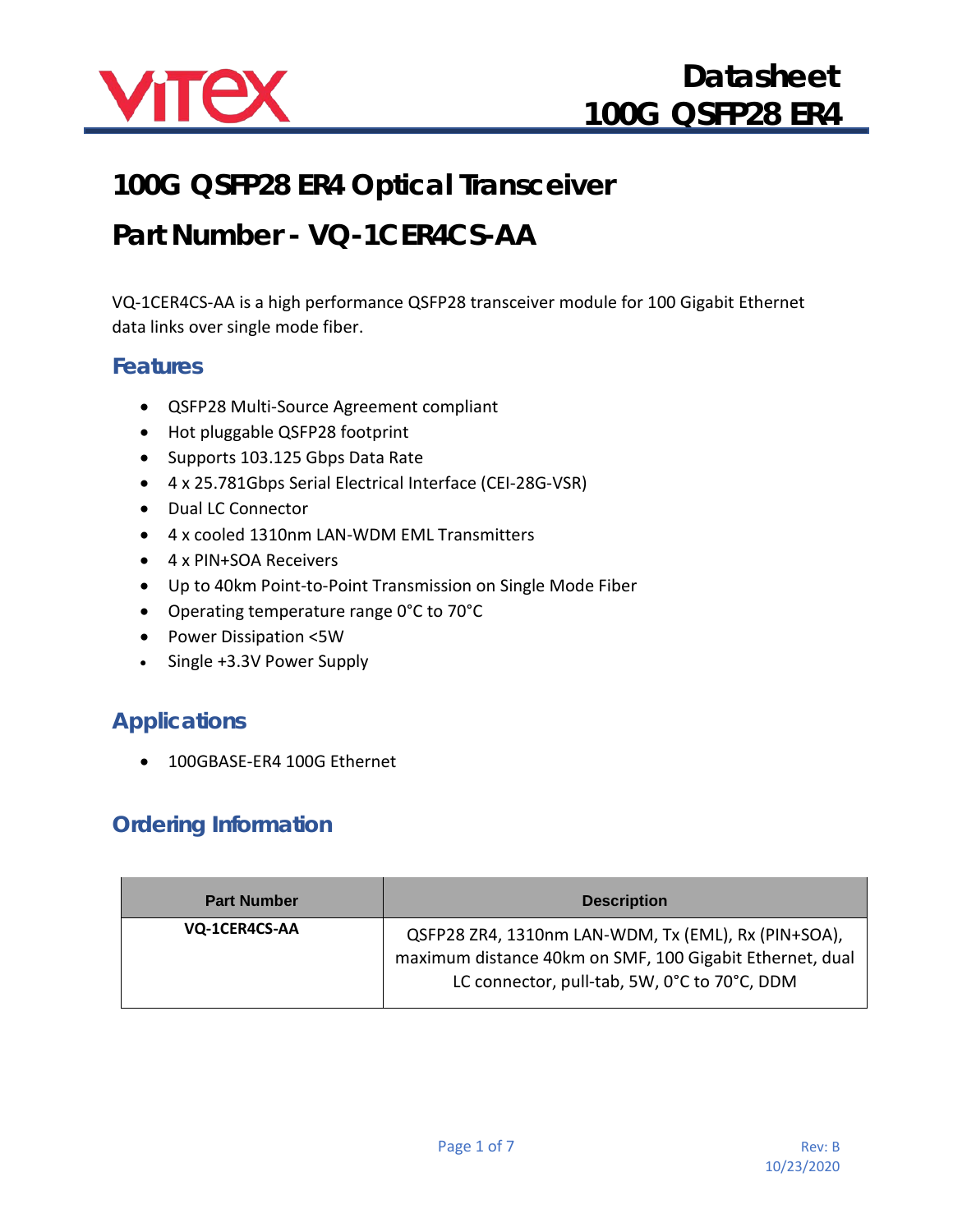

#### **Product Overview**

This transceiver is a high performance QSFP28 transceiver module for 100 Gigabit Ethernet data links over a single mode fiber pair. The maximum reach is 40km.

This module is compliant with the QSFP28 Multisource Agreement (MSA) and hot pluggable.

### **General Specifications**

| <b>Parameter</b>                 | <b>Symbol</b>         | <b>Min</b> | <b>Typ</b> | <b>Max</b> | <b>Unit</b>  | <b>Remarks</b> |
|----------------------------------|-----------------------|------------|------------|------------|--------------|----------------|
| Data Rate                        | DR                    |            | 25.78      |            | Gb/s         |                |
| <b>Operating Temperature</b>     | TC                    | 0          |            | 70         | $^{\circ}$ C | 1              |
| <b>Storage Temperature</b>       | <b>TSTO</b>           | $-40$      |            | 85         | $^{\circ}C$  | $\overline{2}$ |
| Input Voltage                    | <b>V<sub>CC</sub></b> | 3.14       | 3.3        | 3.46       | V            | 3              |
| <b>Maximum Power Dissipation</b> | P <sub>D</sub>        |            |            | 5.0        | W            |                |
| <b>Operating Distance</b>        |                       |            |            | 40         | КM           |                |

1.Case temperature

2.Ambient temperature

3.For electrical power interface

#### **Optical – Transmitter**

| <b>Parameter</b>                                                   | <b>Symbol</b>  | <b>Min</b> | <b>Typ</b> | <b>Max</b> | <b>Unit</b>     | <b>Remarks</b> |
|--------------------------------------------------------------------|----------------|------------|------------|------------|-----------------|----------------|
| Optical Center Wavelength (LO Lane)                                | λC             | 1294.53    | 1295.56    | 1296.59    | nm              |                |
| Optical Center Wavelength (L1 Lane)                                | λC             | 1299.02    | 1300.06    | 1301.09    | nm              |                |
| Optical Center Wavelength (L2 Lane)                                | λC             | 1303.54    | 1304.59    | 1305.63    | nm              |                |
| Optical Center Wavelength (L3 Lane)                                | λC             | 1308.09    | 1309.14    | 1310.19    | nm              |                |
| <b>Total Average Optical Output Power</b>                          | PT.            |            |            | 8.9        | dBm             | 1,2            |
| Average Output Power (Each Lane)                                   | <b>PTX</b>     | $-2.9$     |            | 2.9        | dB <sub>m</sub> | 1,2            |
| <b>Optical Modulation Amplitude (Each</b><br>Lane)                 | <b>OMA</b>     | 0.1        |            | 4.5        | dB              |                |
| Difference in launched Power (avg or<br>OMA) between any two lanes | <b>PTXdiff</b> |            |            | 3          | dB              |                |
| <b>Extinction Ratio</b>                                            | <b>ER</b>      | 8          |            |            | dB              |                |
| <b>Transmitter and Dispersion Penalty</b><br>(Each Lane)           | <b>TDP</b>     |            |            | 2.5        | dB              |                |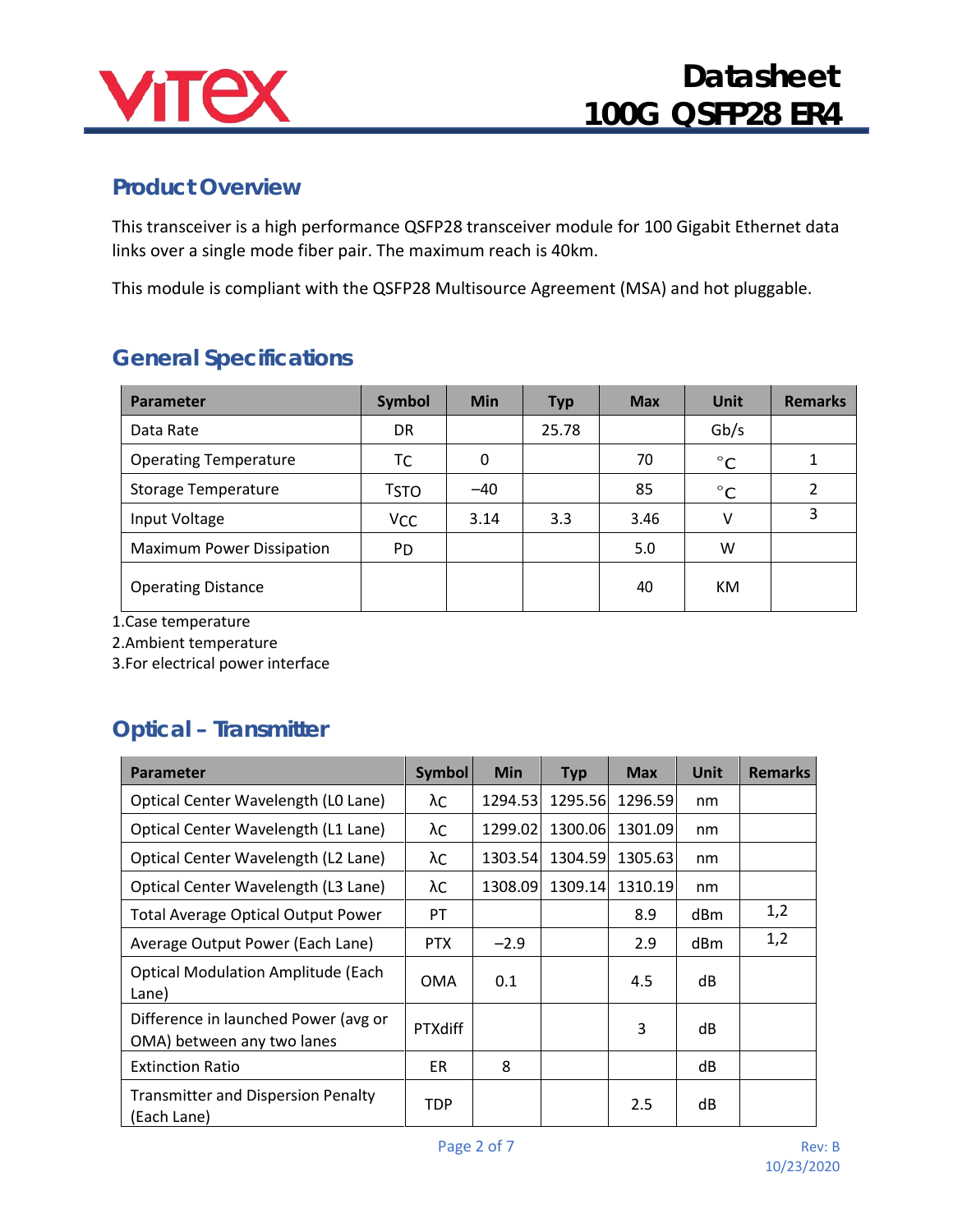

Notes:

1. Output power coupled into a  $9/125$   $\mu$ m single mode fiber

2.Average launch power (min) is informative and not the principal indicator of signal strength. A transmitter with launch power below this value cannot be compliant; however, a value above this does not ensure compliance

## **Optical- Receiver**

| <b>Parameter</b>                    | <b>Symbol</b> | Min     | <b>Typ</b> | <b>Max</b> | Unit            | <b>Remarks</b> |
|-------------------------------------|---------------|---------|------------|------------|-----------------|----------------|
| Optical Center Wavelength (LO Lane) | λC            | 1294.53 | 1295.56    | 1296.59    | nm              |                |
| Optical Center Wavelength (L1 Lane) | λC            | 1299.02 | 1300.06    | 1301.09    | nm              |                |
| Optical Center Wavelength (L2 Lane) | λC            | 1303.54 | 1304.59    | 1305.63    | nm              |                |
| Optical Center Wavelength (L3 Lane) | λC            | 1308.09 | 1309.14    | 1310.19    | nm              |                |
| Average Receive Power (Each Lane)   | <b>PRX</b>    | $-20.9$ |            | $-3.5$     | dB <sub>m</sub> |                |
| Receiver sensitivity (OMA)          | RX SEN1       |         |            | $-20.9$    | dBm             | 1              |

1.Measured with PRBS2 31-1 test pattern @ 25.78125Gbps, BER<1e-12

#### **Electrical – Transmitter**

| <b>Parameter</b>              | Symbol     | <b>Min</b> | Typ | <b>Max</b> | Unit | <b>Remarks</b> |
|-------------------------------|------------|------------|-----|------------|------|----------------|
| Input differential impedance  | <b>RIN</b> |            | 100 |            | Ω    |                |
| Differential data input swing | VIN PP     | 180        |     | 1000       | mV   |                |
| Transmit disable voltage      | VD         | $VCC-1.3$  |     | VCC        | v    |                |
| Transmit enable voltage       | VEN        | Vee        |     | $VEE+0.8$  | v    |                |

### **Electrical – Receiver**

| Parameter                      | <b>Symbol</b> | Min       | <b>Typ</b> | <b>Max</b> | Unit | <b>Remarks</b> |
|--------------------------------|---------------|-----------|------------|------------|------|----------------|
| Differential data output swing | VOUT P        | 300       |            | 800        | mV   |                |
| <b>LOS Fault</b>               | VLOS A        | $VCC-1.3$ |            | VCC        |      |                |
| LOS Normal                     | VLOS D        | Vee       |            | $VFF+0.8$  |      |                |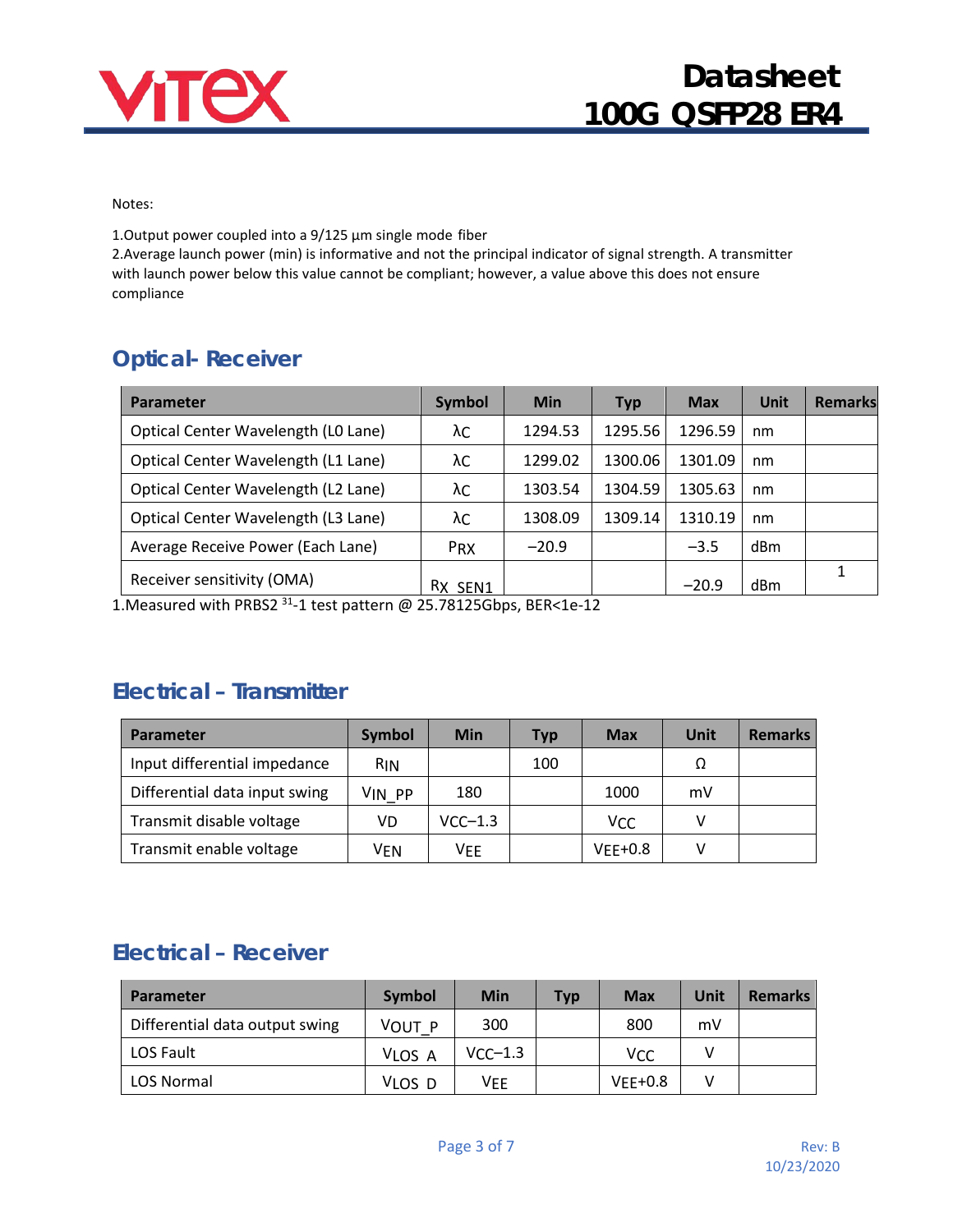

## **Transceiver Block Diagram**



#### **Functional Description**

This product converts the 4-channel 25Gb/s electrical input data into LAN WDM optical signals. The light is combined by the MUX parts as a 100Gb/s data, propagating out of the transmitter module from the SMF. The receiver module accepts the 100Gb/s LAN WDM optical signals input, and de-multiplexes it into 4 individual 25Gb/s channels with different wavelength. Each wavelength light is collected by a discrete photo diode and amplified by a SOA, and then outputted as electric data after amplification by aTIA.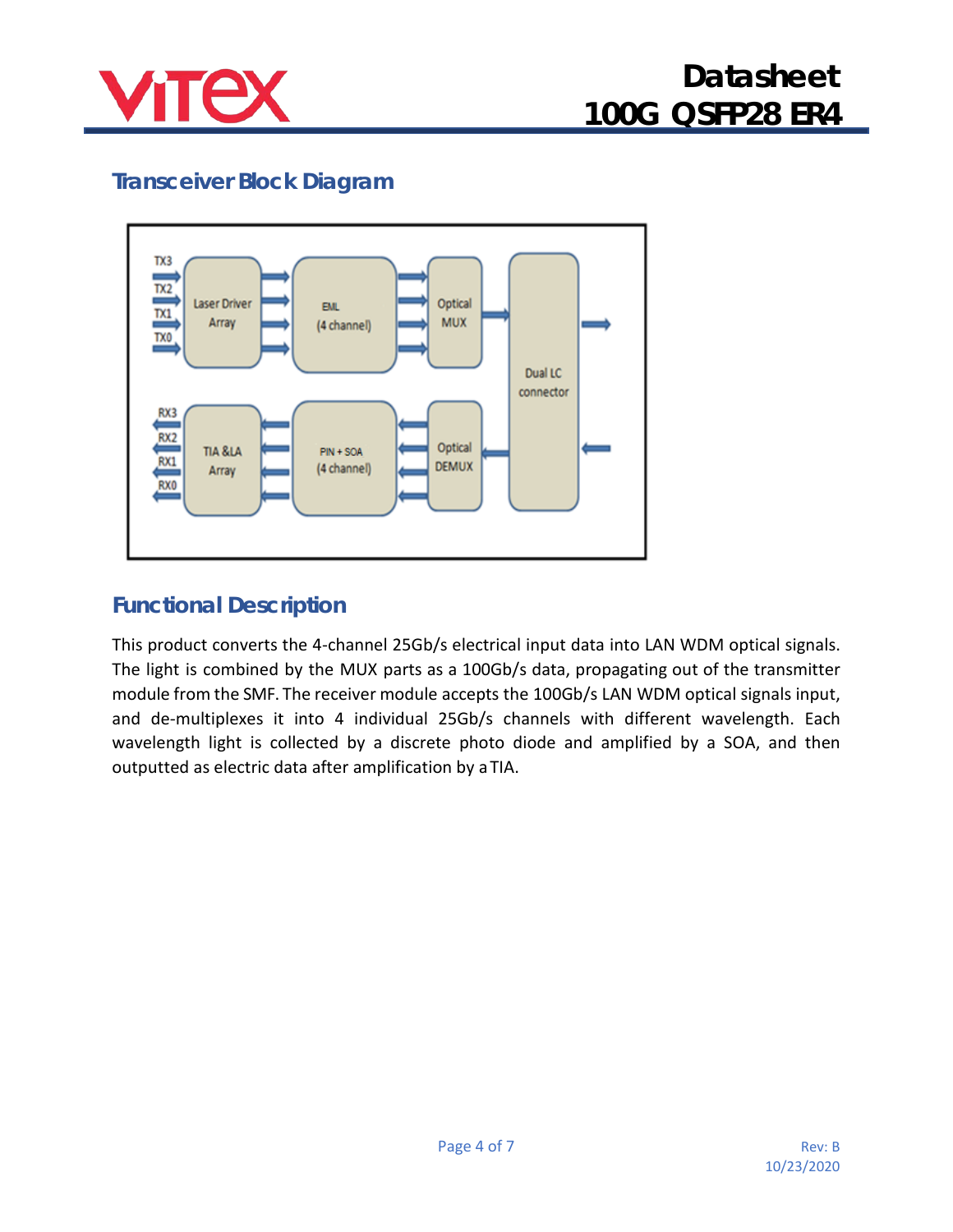

## **Electrical Connector Layout**

| <b>GND</b><br>38 <sub>0</sub>     |
|-----------------------------------|
| TX1n<br>37                        |
| TX1p<br>36                        |
| <b>GND</b><br>35                  |
| 34<br>TX3n                        |
| TX3p<br>33                        |
| <b>GND</b><br>32                  |
| LPMode<br>31                      |
| $V_{\rm CC}1$<br>30 <sub>1</sub>  |
| 29<br>$V_{\rm CC}T_X$             |
| <b>IntL</b><br>28                 |
| <b>ModPrsL</b><br>27 <sub>1</sub> |
| <b>GND</b><br>26 <sub>1</sub>     |
| RX4p<br>25                        |
| RX4n<br>24                        |
| <b>GND</b><br>23                  |
| RX2p<br>22                        |
| RX <sub>2</sub> n<br>21           |
| <b>GND</b><br>20                  |

**Top Board** 



**Bottom Board**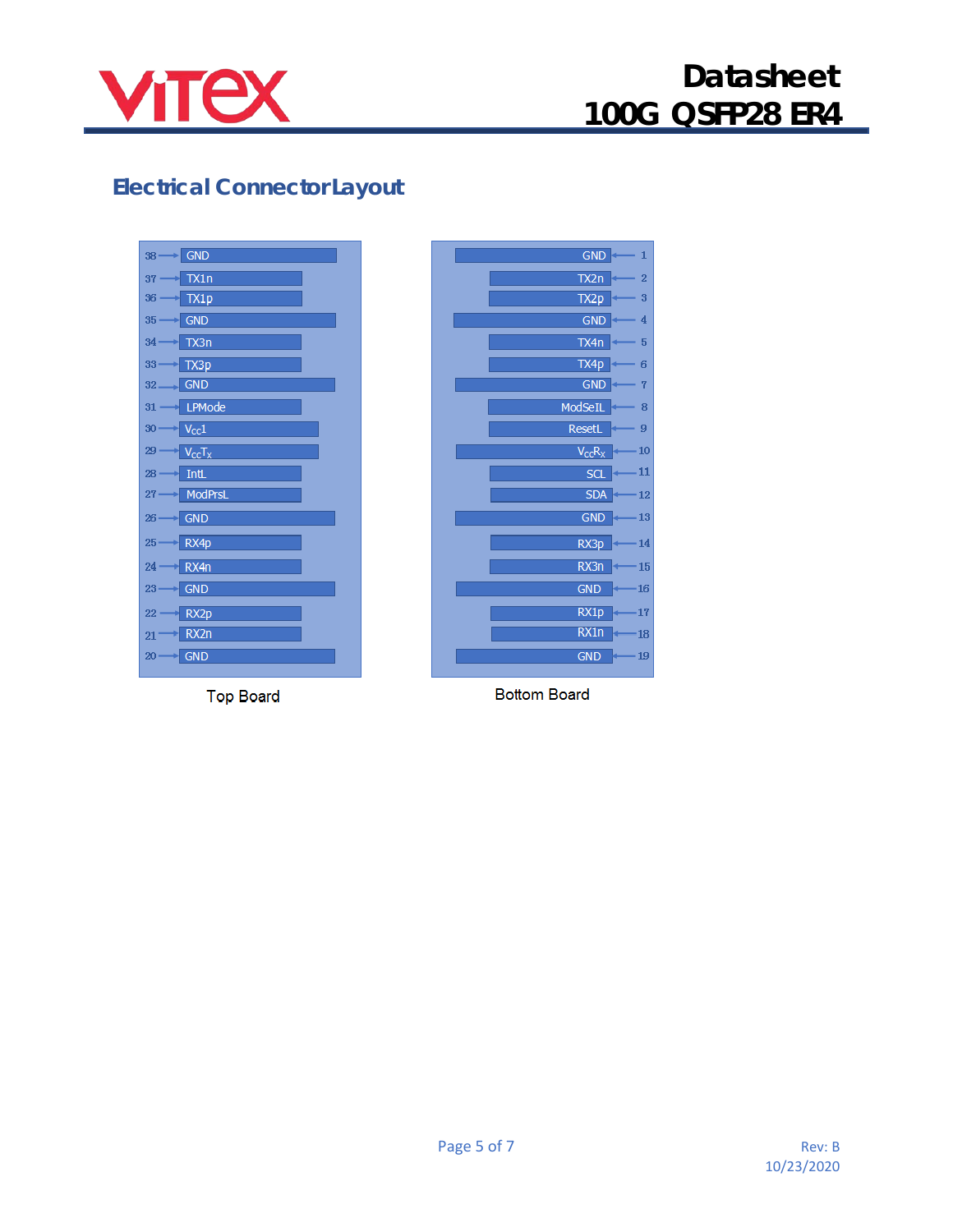

#### **Electrical Pin Definition**

| PIN#           | Symbol                             | <b>Description</b>                                                                        | <b>Remarks</b> |
|----------------|------------------------------------|-------------------------------------------------------------------------------------------|----------------|
| $\mathbf{1}$   | <b>GND</b>                         | Ground                                                                                    | 5              |
| $\overline{2}$ | Tx2n                               | Transmitter Inverted Data Input, LAN2                                                     |                |
| 3              | Tx2p                               | Transmitter Non-Inverted Data Input, LAN2                                                 |                |
| 4              | <b>GND</b>                         | Ground                                                                                    | 5              |
| 5              | Tx4n                               | Transmitter Inverted Data Input, LAN4                                                     |                |
| 6              | Tx4p                               | Transmitter Non-Inverted Data Input, LAN4                                                 |                |
| $\overline{7}$ | <b>GND</b>                         | Ground                                                                                    | 5              |
| 8              | ModSelL                            | Module select pin, the module responds to two-wire serial<br>communication when low level | $\mathbf{1}$   |
| 9              | ResetL                             | <b>Module Reset</b>                                                                       | $\overline{2}$ |
| 10             | <b>V<sub>CC</sub>R<sub>X</sub></b> | +3.3V Power Supply Receiver                                                               |                |
| 11             | SCL                                | 2-wire serial interface clock                                                             |                |
| 12             | <b>SDA</b>                         | 2-wire serial interface data                                                              |                |
| 13             | <b>GND</b>                         | Ground                                                                                    | 5              |
| 14             | Rx3p                               | Receiver Non-Inverted Data Output, LAN3                                                   |                |
| 15             | Rx3n                               | Receiver Inverted Data Output, LAN3                                                       |                |
| 16             | <b>GND</b>                         | Ground                                                                                    | 5              |
| 17             | Rx1p                               | Receiver Non-Inverted Data Output, LAN1                                                   |                |
| 18             | Rx1n                               | Receiver Inverted Data Output, LAN1                                                       |                |
| 19             | <b>GND</b>                         | Ground                                                                                    | 5              |
| 20             | <b>GND</b>                         | Ground                                                                                    | 5              |
| 21             | Rx2n                               | Receiver Inverted Data Output, LAN2                                                       |                |
| 22             | Rx2p                               | Receiver Non-Inverted Data Output, LAN2                                                   |                |
| 23             | <b>GND</b>                         | Ground                                                                                    | 5              |
| 24             | Rx4n                               | Receiver Inverted Data Output, LAN4                                                       |                |
| 25             | Rx4p                               | Receiver Non-Inverted Data Output, LAN4                                                   |                |
| 26             | <b>GND</b>                         | Ground                                                                                    | 5              |
| 27             | ModPrsL                            | The module is inserted into the indicate pin and grounded<br>in the module                | 3              |
| 28             | IntL                               | Interrupt                                                                                 | 4              |
| 29             | V <sub>cc</sub> T <sub>X</sub>     | +3.3V Power Supply transmitter                                                            |                |
| 30             | $V_{\text{CC}}1$                   | +3.3V Power Supply                                                                        |                |
| 31             | LPMode                             | Low Power Mode                                                                            | 5              |
| 32             | <b>GND</b>                         | Ground                                                                                    | 5              |